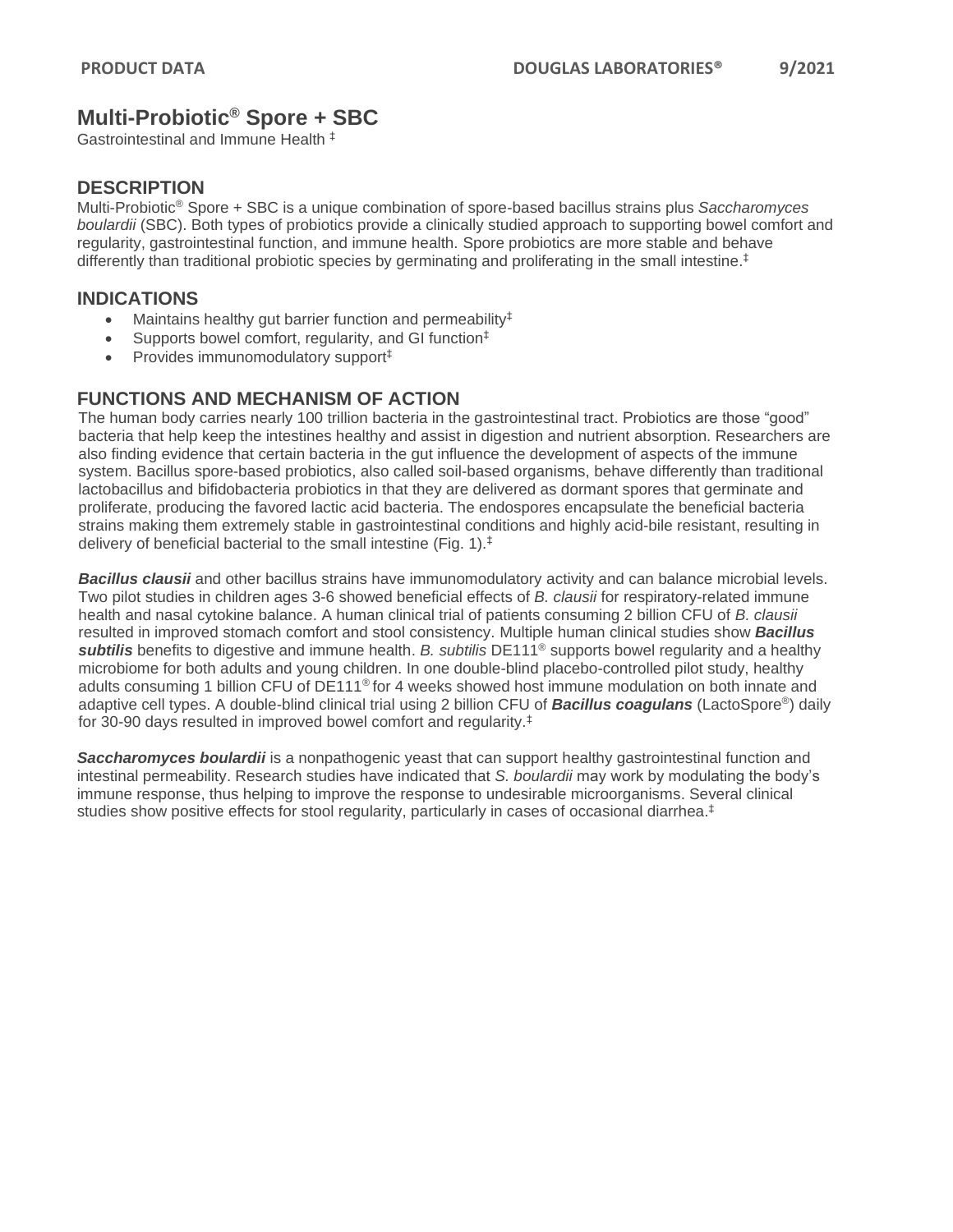# **Multi-Probiotic® Spore + SBC**

Gastrointestinal and Immune Health ‡



**Figure 1. Multi-Probiotic ® Spore + SBC mechanism of action.** Spore probiotics *Bacillus clausii, Bacillus coagulans, Bacillus subtilis, and Saccharomyces boulardii* promote bowel comfort and regularity, gastrointestinal function, and immune health by supporting 1) growth of beneficial probiotic organisms, 2) defenses against undesirable species, 3) innate and adaptive immunity, and 4) mucosal resilience and barrier integrity.

## **FORMULA (#202694-60X)**

1 vegetarian capsule contains: Spore-based probiotic blend……………………………………177 mg (3 Billion CFU) *Bacillus clausii* (SC109), *Bacillus coagulans* (MTCC5856, LactoSpore®), *Bacillus subtilis* (DE111®) *Saccharomyces boulardii………………………………………….*150 mg (3 Billion CFU)

Other ingredients: partially hydrolyzed guar gum, hydroxypropyl methylcellulose (capsule)

LactoSpore® is a registered trademark of Sabinsa Corporation DE111® is a trademark of Deerland Probiotics and Enzymes, Inc.

## **SUGGESTED USE**

Adults and children that can safely swallow capsules, take 1 capsule 1-2 times daily with food or as directed by a healthcare professional. For children age 2+, open capsule and stir into cold food or liquids before consuming.

**Warning:** If you are pregnant or lactating, have any health condition or are taking any medication, consult your health professional before use. **Caution:** If you are immunocompromised, consult your healthcare professional before using probiotic-containing products.